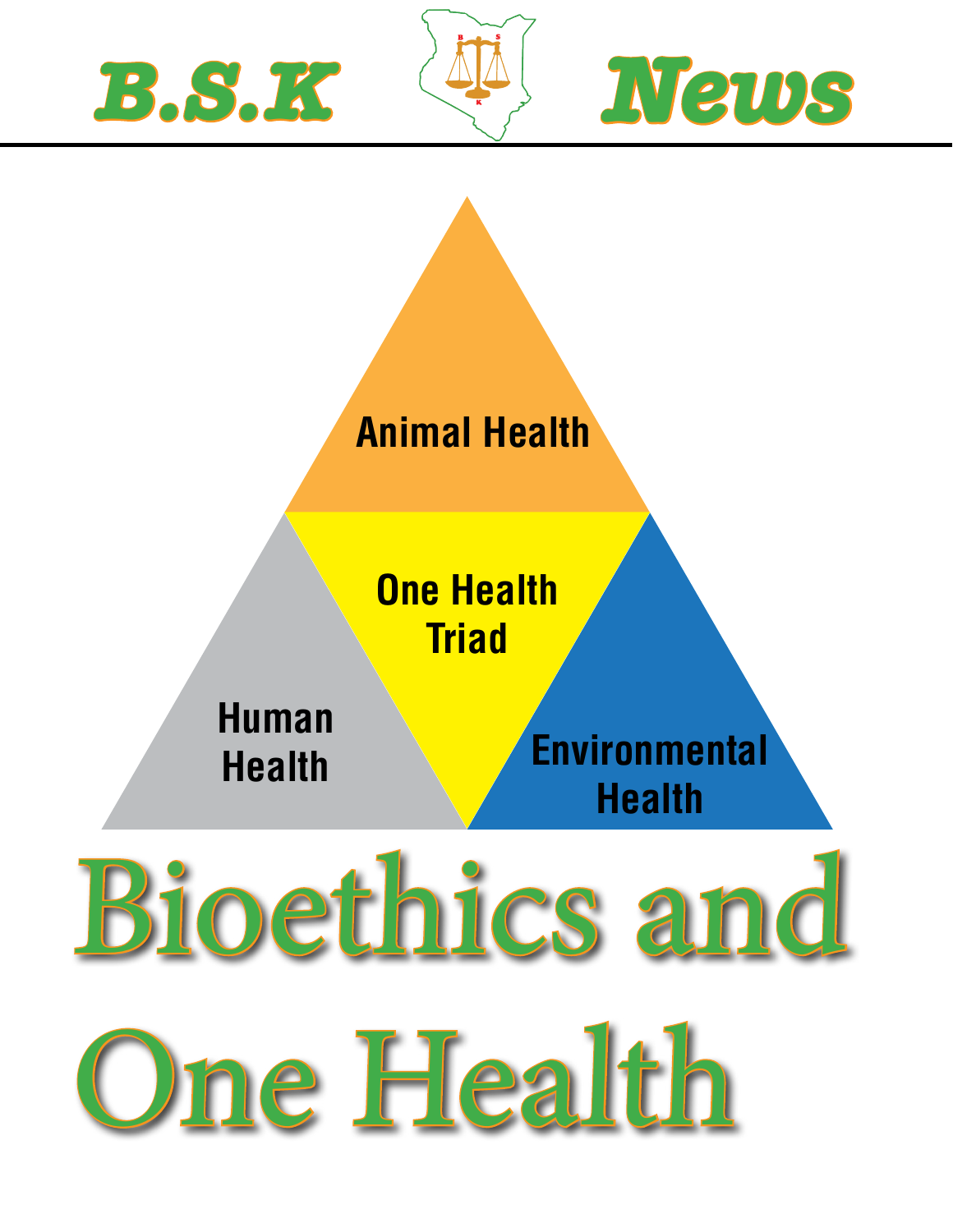**Editors** Karori Mbugua Lucy Maina Simon Langat **Design and Layout** Timothy Kipkosgei

The BSK NEWS is a quarterly newsletter of the Bioethics Society of Kenya. We welcome a wide variety of submissions, including short articles in all areas of bioethics (broadly construed), opinion pieces, previews, latest news and relevant announcements.

**Contact Us** Bioethics Society of Kenya P.O Box 19521-00202 Nairobi, Kenya Email: *bsk@rctp.or.ke* Website:*bioethicskenya.org*

## Contents

- 1. From the Editors
- 2. Each One Needs the Other
- 3. Bioethics and One Health: We all have a role
- 4. Beneficence: The difference in clinical practice,

Research and Public Health Practice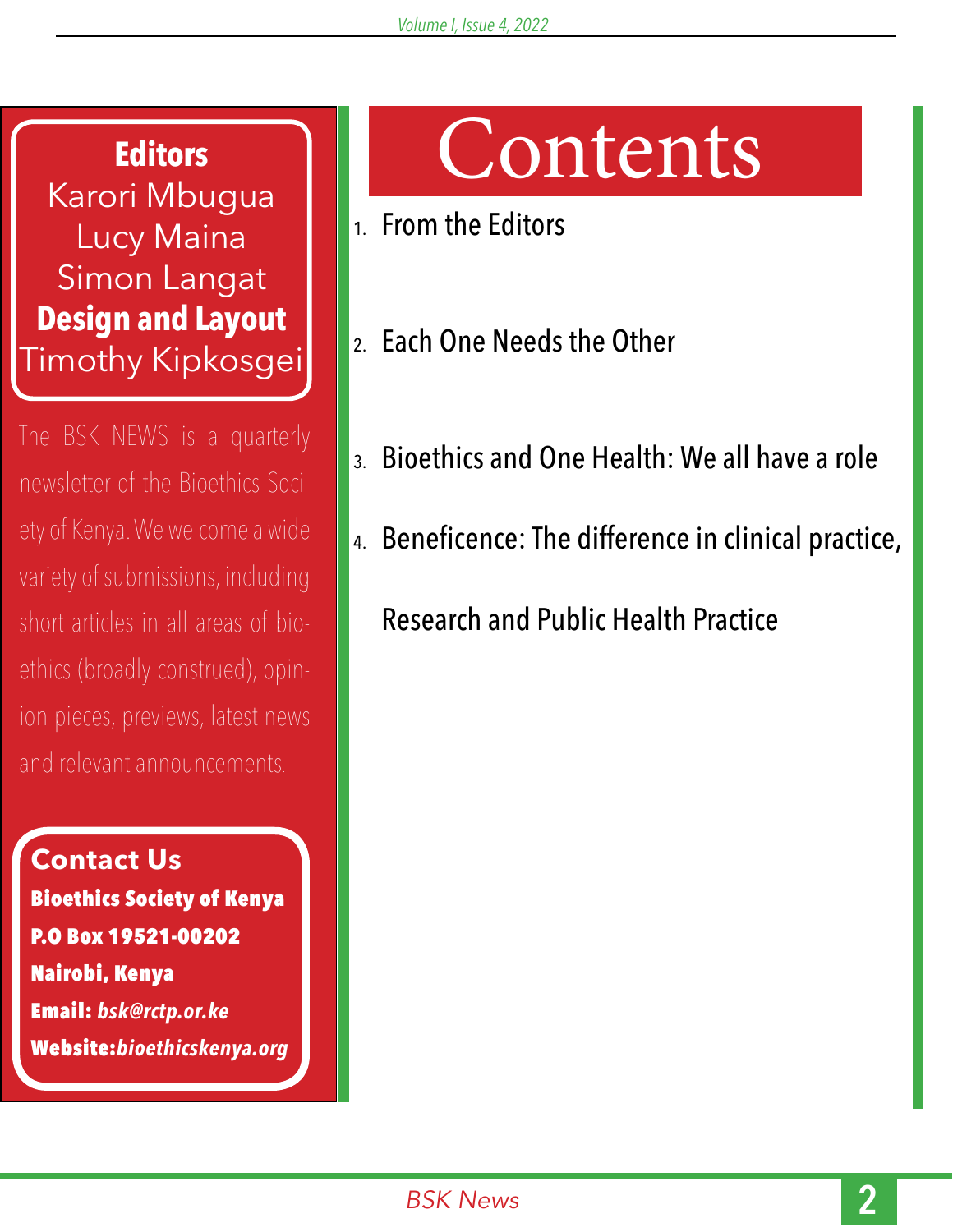## From the Editors

Warm greetings to the contributors and readers of the BSK News

We are pleased to present to you the 2021 issue of the BSK News. The theme of this issue is "Bioethics and the One Health Approach''. It is especially timely in view of the ongoing COVID-19 pandemic. Indeed, the pandemic is a reminder that human health is closely connected to the health of animals and the environment. Despite its appeal, however, the One Health approach has been accused of anthropocentrism for not paying sufficient attention to animal and environmental health. Mainstream bioethics itself has also been accused of anthropocentrism and in the recent past, there have been calls for extending the moral circle to include animals and the environment.

The BSK has continued to flourish in spite of the immense challenges arising from COVID 19 which has made face-to-face meetings impossible. Early this year we held a very successful virtual conference that attracted over 50 participants. We also held Bioethics Cafes at Moi University, University of Kabianga, and African International University. In addition, we provided training for members of the Kijabe Hospital Ethics Committee.

You may also have noted that our website has been revamped. Thanks to the great work of our IT officer and the BSK Secretariat, we have been able to continue providing a website that is interesting, informative, and resourceful. Please feel free to send us your comments on how we can improve further.

We would like to take this opportunity to invite you to our upcoming 2022 BSK annual conference that will take place on 10th March 2022. The conference will be held as an in-person invent with an option to attend virtually. Please check our website for more details.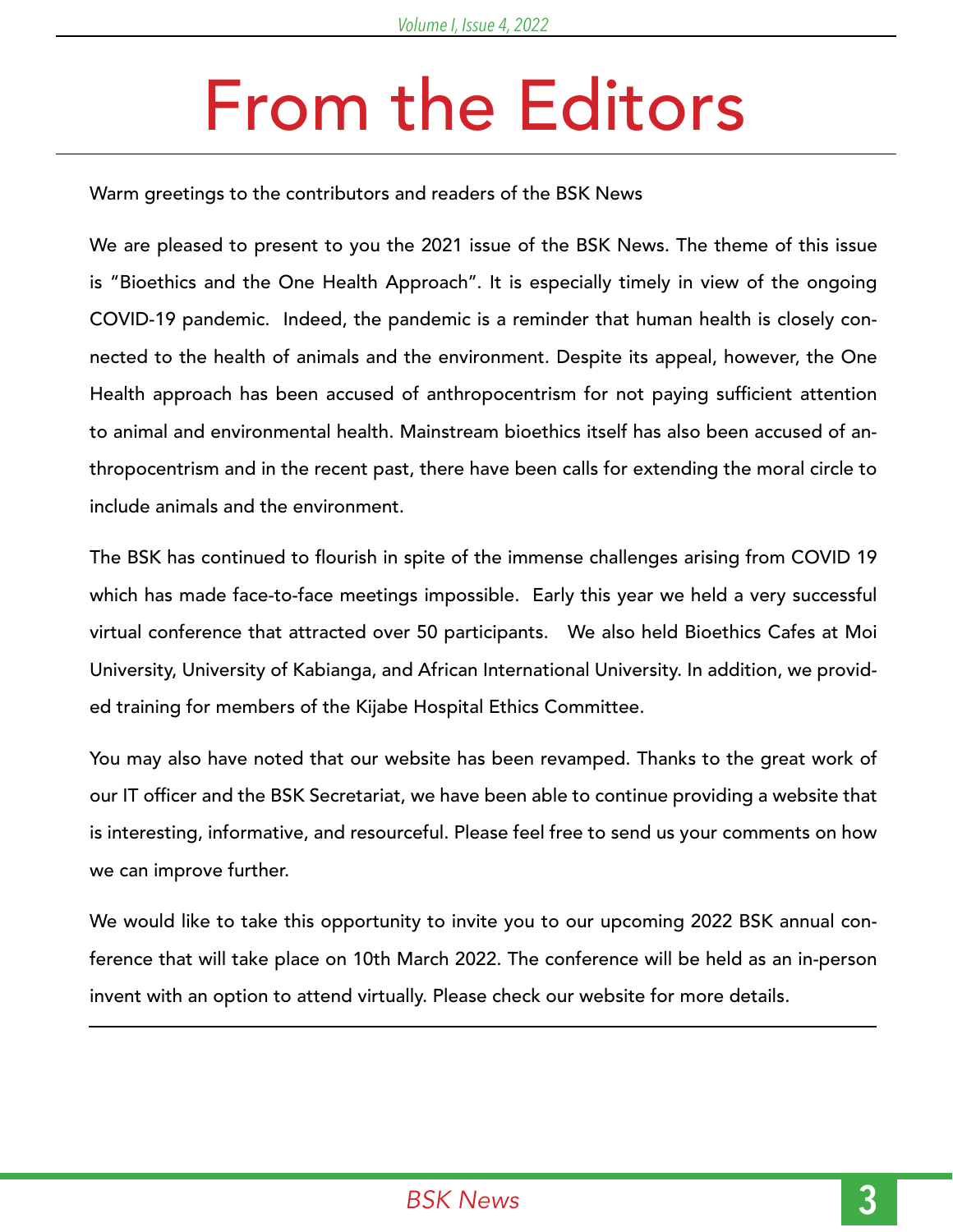## **BIOETHICS SOCIETY OF KENYA**

## Be a member now- Open for all to Join

The Bioethics Society of Kenya is a self-governing organization whose main objective is to foster the development of bioethics in Kenya. The BSK is a not-for-profit, non-political, non-discriminatory, multidisciplinary organization. The society seeks to promote ethics in research, medicine and health care. Membership in the BSK is open to all Kenyans or persons residing in Kenya who shares the objectives of the BSK. Our mission is to support the development of ethics in the life sciences and diffusion of knowledge for equity and progress in health care.

| NB- 20% discount on registration and annual retention fee will be granted for IRBs that register as a group |                 |                                                       |             |
|-------------------------------------------------------------------------------------------------------------|-----------------|-------------------------------------------------------|-------------|
| <b>CATEGORY</b>                                                                                             | <b>FEES KSH</b> | REGISTRATION ANNUAL MEMBERSHIP   TOTAL<br><b>FEES</b> |             |
| <b>STUDENT</b>                                                                                              | 500             | 1000                                                  | <b>1500</b> |
| <b>INDIVIDUAL</b>                                                                                           | 1000            | 2500                                                  | 3500        |
| INSTITUITIONAL(IRB)MEMBERS 1000                                                                             |                 | 2500                                                  | 3500        |

Registration and retention fee can be paid through

Account Name: Bioethics Society of Kenya. Account Number: 01134696005500 Branch: Nairobi Business Centre M-pesa number 0718703943. For more inquiries contact BSK on: email address bsk@rctp.or.ke\_or call mobile number 0718703943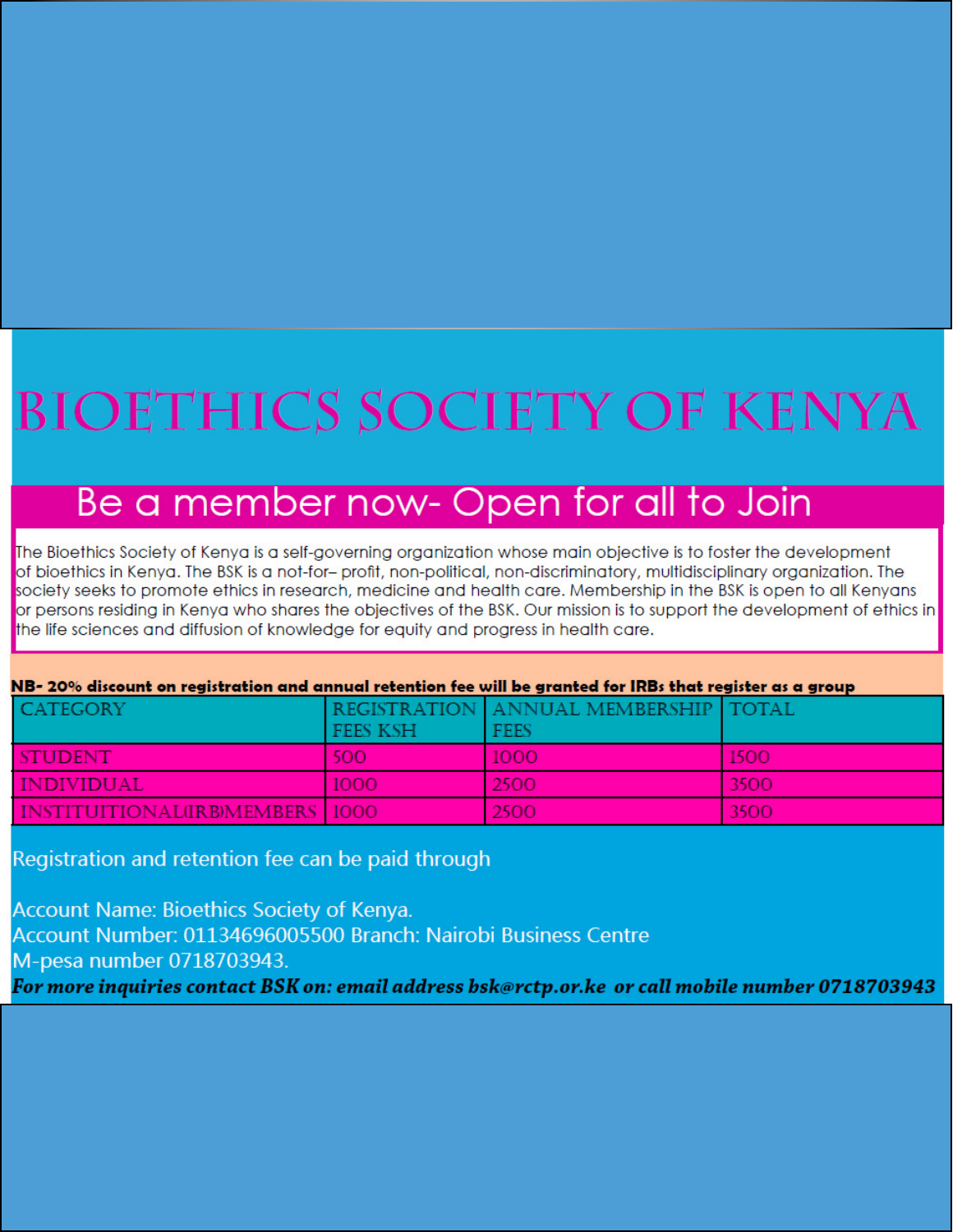### Each One Needs the Other

*Esther Muiruri*

A story is told of a farm in which dwelt a mouse, a chicken, a pig, and a cow . One day, the farmer's wife brought home a mouse-trap, to the great distress of Mouse, who was peeping into the kitchen through a small hole in the wall. Alarmed, Mouse ran to the chicken coop to announce the sad news. Hen, on receiving the news, said, "Mouse, there is no need for such commotion!" She proceeded to scratch the ground, and continued feeding. Mouse ran to the pig-sty, hoping for consolation from Pig. Pig sympathized somewhat, but said, "I'm sorry, there's nothing I can do." On ran Mouse to the barn, where he repeated his news. Cow said, "Well, just be careful when walking around." One night, something got caught in the trap, and the farmer's wife on hearing the snap, rushed out to check. Since it was dark, she failed to see that what was caught was a poisonous snake, which bit her. She was hospitalized for three days. Eventually, she came home. Farmer realized that she needed chicken soup, and proceeded to slaughter Hen. Neighbors came round to see the patient, and food needed preparing – so Pig was quickly converted into chops and sausages. Unfortunately, Farmer's wife passed on, and the numerous attendees at the funeral had to be fed – only Cow was large enough to fit the bill.

Thus ends the story of how seemingly distant actions (and inaction) that we might think only affect others out there, eventually touch us all. We are all interconnected; and in the world in which we live, what affects other human beings, animals, plants, and our shared environment, has an impact on the whole. Perhaps in no other more forceful way has this reality been made starker than through the COVID-19 pandemic. According to the World Health Organization ('WHO'), SARS-CoV-2, the virus that causes COVID-19, "has a zoonotic source ." Zoonotic diseases are caused by harmful germs that spread between animals and people . The devastation wrought by COVID-19 around the globe in terms of lives and livelihoods lost and diminished is testament to the urgent need for us to act in a concerted and collaborative manner to ensure the health and well-being of not just humans, but animals, plants, and the environment. The One Health approach seeks a trans-disciplinary and muti-sectoral approach at the local, national, regional and global levels for a safer and healthier world. Through a cross-cutting approach involving collaboration, communication and co-ordination of programmes, policies, legislation and research, One Health seeks to ensure optimal outcomes for human beings, animals, plants, and the environment we all occupy . The imperative to do this is clear: Environmental degradation and pollution contribute to climate change, with the consequent ripple effects including loss of habitats for human beings, animals, and plants. These inhospitable environments then necessitate the movement of human beings and animals into other areas for survival; and these movements and settlements into other areas can be triggers for human-wildlife conflict, as well as conflicts between people; more so if there is a perceived or actual scarcity of resources to support healthy life. It goes without saying that constant conflicts and persistent insecurity are ingredients for a recipe of ill-health, loss of opportunities, and a lack of thriving.

Trees, plants, soil, and oceans act as carbon sinks; purifying the atmosphere and keeping the carbon cycle at optimum. The cutting down of trees and polluting of oceans and soils compromises this cycle; leading to adverse outcomes including acidification of the oceans , loss of biodiversity, poor crop yields,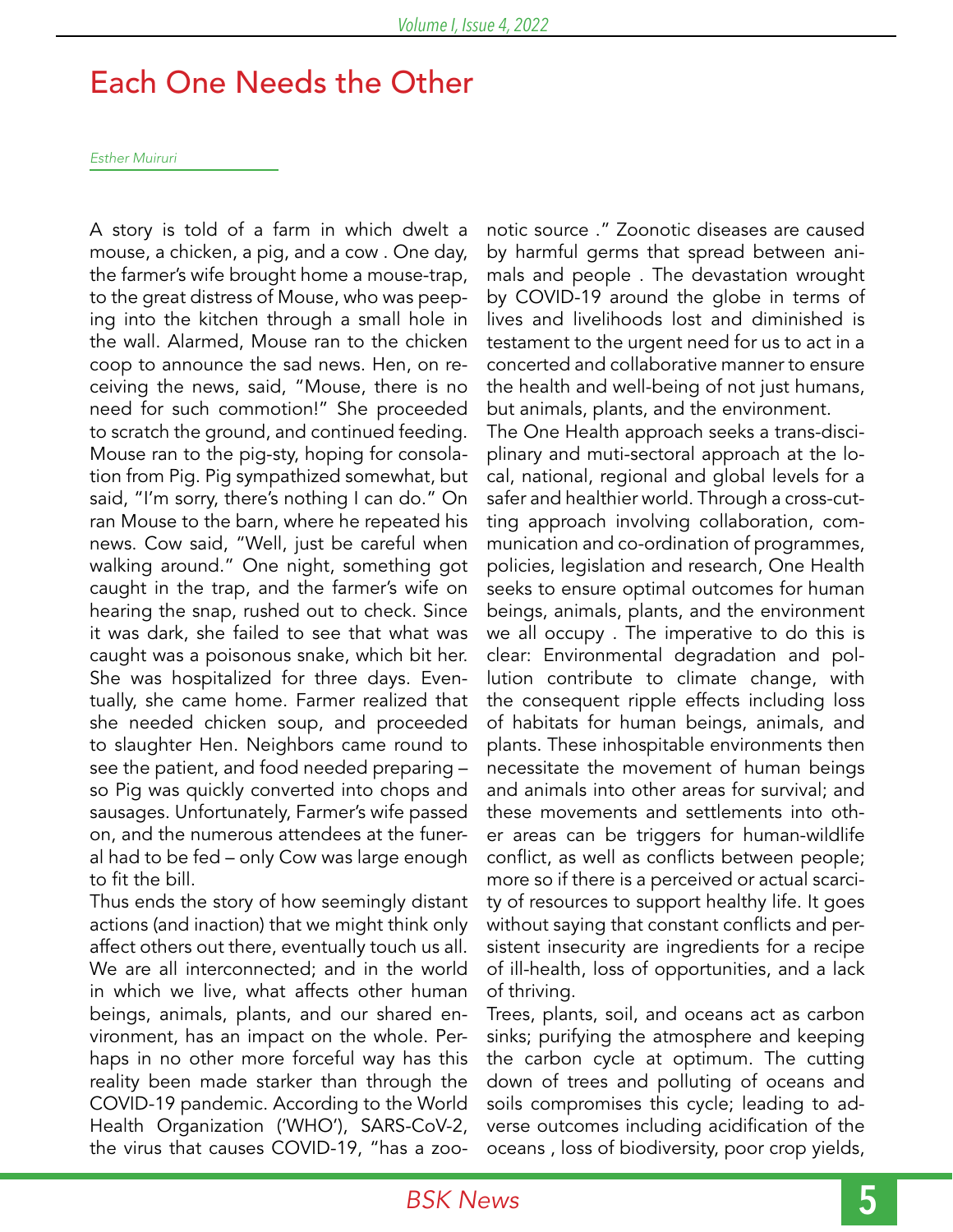diminishing of coastal protection, and of course, loss of livelihoods for communities which rely on oceans and farming for living.

Thus concludes our snapshot of the interdependence that exists between living things and their environment. A One Health approach is critical for our mutual well-being and survival; and we must realize that inasmuch as one might have power over the other, we are paradoxically also eventually at the mercy of the other. Inaction and uncaring is not an option.

- 1. This story has been adapted from Dag Heward-Mills's book, He That Hath, to Him Shall be Given: And Him That Hath Not, From Him Shall Be Taken Even That Which He Hath'. London: Parchment House, 2012.
- 2. World Health Organization (2020). 'Coronavirus disease 2019 (COVID-19): Situation Report-94'. 23 April. Available at: https:// www.who.int/docs/default-source/coronaviruse/situation-reports/20200423-sitrep-94-covid-19.pdf?sfvrsn=b8304bf0\_4#:~:text=All%20available%20evidence%20for%20COVID,has%20a%20zoonotic%20source [Accessed 15 Nov 2021].
- 3. Centres for Disease Control and Prevention (CDC) (2021). Zoonotic Diseases. At: https://www.cdc.gov/onehealth/basics/zoonotic-diseases.html [Accessed 15 Nov 2021].
- 4. This particular definition of the One Health approach is an amalgamation of definitions from the CDC, United Nations Environment Programme (UNEP), and Africa CDC.
- 5. United States Environmental Protection Agency (2021). Effects of Ocean and Coastal Acidification on Ecosystems. At: https:// www.epa.gov/ocean-acidification/effects-ocean-and-coastal-acidification-ecosystems [Accessed 16 Nov 2021].

*The End*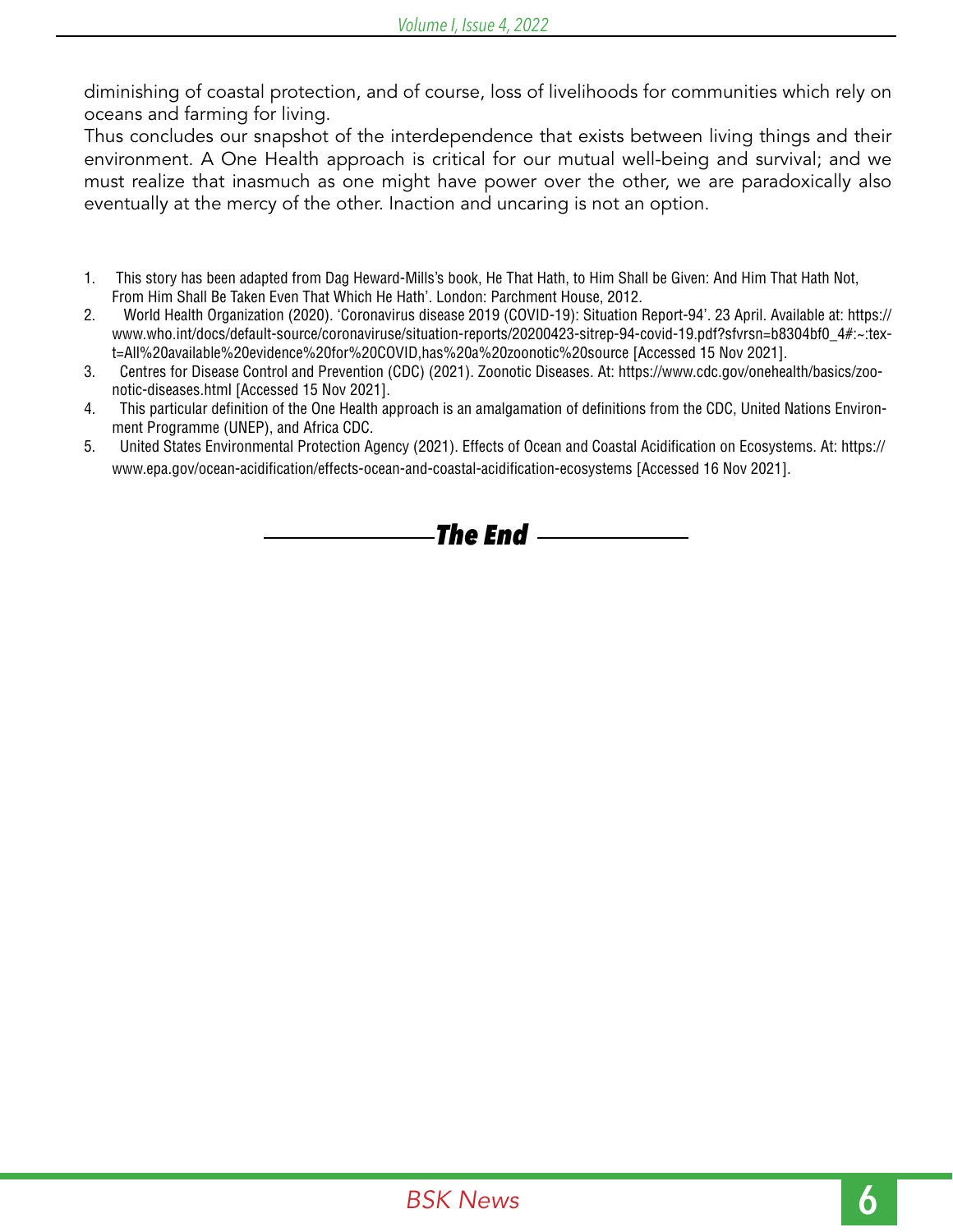### Bioethics and One Health: We all have a role

#### *John Weru, Aga Khan University (Kenya)*

Bioethics has traditionally focused on clinical and research ethics. Apart from animal experimentation prior to human studies in the development of biomedical resources, nonhuman ethics is often seen as an outsider in the realm of bioethics. However, this view is changing and one of the ways to have a broader view is via One Health. The One Health approach views human health as being an integral part and interdependent with animal and environmental health. This means a multidisciplinary collaboration between professionals from the disciplines of human medicine, veterinary medicine, and environmental protection. This is because, under One Health, the ethos of these disciplines are similar and aimed at one main objective: the wellbeing of that which is in existence. Contemporary global health issues concerning infectious diseases such as Ebola and COVID-19 underscore the need for a One Health approach. These diseases are majorly zoonotic spreading from animals to human beings as a result of environmental degradation. To prevent the emergence of these diseases all stakeholders, including policymakers, scientists, bioethicists, and the community at large take into consideration all the determinants of health at the human-animal-environment interface. This will be in tandem with UNESCO's Universal Declaration on Bioethics and Human Rights, which states that "Due regard is to be given to the interconnection between human beings and other forms of life, to the importance of appropriate access and utilization of biological and genetic resources, to respect for traditional knowledge and to the role of human beings in the protection of the environment, the biosphere and biodiversity" Thus the interrelationship between human beings and animals within the ecosystem that they exist, is critical to overcoming many health issues.

Whereas medical professionals, veterinarians, and environmentalism will be expected to lead the way, we all have a role to play in ensuring the best health outcomes for people, animals, and our shared environment. We must protect the environment and minimize livestock-wildlife interaction. A clean environment will ensure that germs that eventually may lead to diseases will not have a safe haven to reproduce. Further, this will also ensure that the "good" bacteria that decompose waste thrive in their natural habitat and thus do their activities as needed. At the end of it all, this will decrease the environmental degradation that forms a nidus for zoonotic diseases to flourish and be transmitted. Furthermore, keeping animals healthy will help reduce future risk of zoonotic disease emergence as they will be more strengthened to deal with the diseases early and thus prevent contagious reproduction.

Faced with the complex and rapidly changing patterns of pandemics, and many other human maladies, the inextricable interconnection of humans and animals within the context of their social and ecological environment evidently requires a One Health approach. There are no losers in this approach. If properly implemented it will protect the lives of people, animals, and the environment.

#### **References**

- 1. Cassidy A. One Medicine?: Advocating (Inter) disciplinarity at the Interfaces of Animal Health, Human Health, and the Environment: Investigating Interdisciplinary Collaboration. {Internet}. 2016. {Accessed 28 Nov 2021}. Available from:
- 2. https://scholar.google.com/scholar\_lookup?hl=en&publication\_ year=2016&pages=213-235&author=A+Cassidy&title=One+Medicine%3F+Advocating+%28Inter%29disciplinarity+at+the+interfaces+of+animal+health%2C+human+health%2C+and+the+environment
- 3. Coghlan S and Coghlan B. One Health, Bioethics, and Nonhuman Ethics. {Internet}. 2018. {Accessed 28 Nov 2021}. Available from:
- 4. https://www.tandfonline.com/doi/full/10.1080/15265161.2018.1524224
- 5. UNESCO, Universal Declaration on Bioethics and Human Rights: The General Conference. {Internet}. 2005. {Accessed 29 Nov 21}. Available from:
- 6. https://www.aaas.org/sites/default/files/SRHRL/PDF/IHRDArticle15/ Universal%20Declaration%20on%20Bioethics%20and%20Human%20 Rights\_Eng.pdf
- 7. Zinsstag J, Schelling E, Waltner-Toews D and Tanner M. From "one medicine" to "one health" and systemic approaches to health and well-being. {Internet}. 2011. {Accessed 29 Nov 2021}. Available from:
- 8. https://www.sciencedirect.com/science/article/pii/S0167587710002023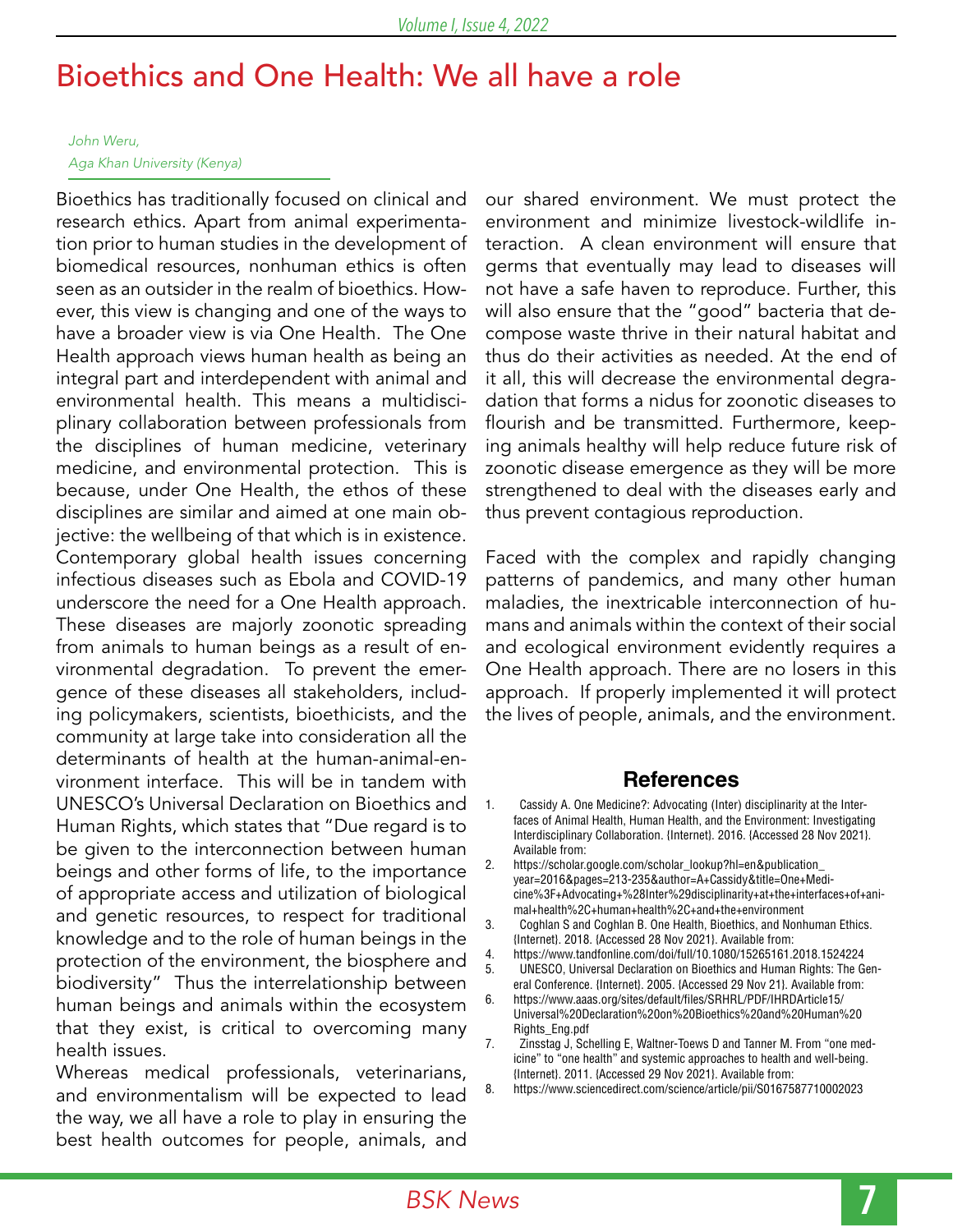### Beneficence: The difference in clinical practice, Research and Public Health Practice

*Dr Stephen Ombok Muhudhia,*

#### **Introduction**

The ethical principle of beneficence is well known in clinical practice and research. Beneficence is one of the four principles of biomedical ethics in the ethical approach of principlism advocated by Beauchamp and Childress. It is also one of the principles of biomedical ethics of the Belmont Report. This article discusses the underlying epistemic and philosophical basis for beneficence in clinical and research settings. The essence of beneficence is traced from the Hippocratic Oath through the post-world war two Nuremberg Code, to the Declaration of Helsinki and the International Code of Medical Ethics of the World medical Association. The discussion aims to clarify the practical application of the concept of beneficence and to explain the difference of its use in clinical services, public health practice and research.

 A fundamental difference of clinical care and research is that in clinical care the patient comes to the health care professional or institution and requests for clinical services. In research, the researcher looks for participants.

#### **Beneficence in the Hippocratic Oath and other codes of medical ethics**

The Hippocratic Oath requires physicians act always in the best interest of the individual patient under their care. The code is specifically for physicians treating patients and addresses beneficence from the aspect of the minimum expectation that "above, all first do no harm". Its emphasis is that in the provision of clinical care, harm to the patient should be avoided. The physician has an obligation to act always in the interest of the patient. In practice, harm may be unavoidable and therefore, acceptable if the net benefit of the treatment or intervention is worthwhile compared to the harm anticipated. In practical terms, the physician makes a benefit and harm analysis to determines if the harm done is worthwhile for the expected benefit. In clinical care, the benefit and harm refer

to the individual under the care of the physician. There is no reference of benefit to society or to generation of knowledge.

In clinical work, the primary aim is to benefit the individual patient. Beneficence in clinical practice refers to the doctor-patient relationship whose primary focus is the best interest of the patient. The care provided to the patient should "do no harm" to the patient and if harm is unavoidable then it must be minimized and weighed against the benefits. The treatment, intervention or care provided must be intended to benefit the patient. The physician should have the attitude and aim to benefit the health of the patient. Benefit to knowledge or to the community may be realized but it would not be the primary goal for clinical care. In clinical care the benefits relate to individual patients and the society or community is not taken into consideration.

#### **Beneficence in research and public health**

It is important to note that the primary aim of research is generation of generalizable knowledge. Research must demonstrate potential benefit in respect to the primary aim, which is generation of new knowledge. Research may not benefit the individual participants but may result in overall benefit by generation of useful generalizable knowledge, or development of medicines, treatment procedures, or technology that may benefit others in society. In research, beneficence is one of the key principles covered by the Belmont Report, the Principles of Biomedical Ethics and the Declaration of Helsinki. These documents refer to conduct of research involving human participants and aim to protect research participants from harm. Researchers have an ethical obligation to maximize benefits and minimize harm to research participants. Human participants in research should not be harmed, but if harm is unavoidable then it should be minimized. The risk of harm must be weighed against benefits in order to find justification for proceeding with the research.